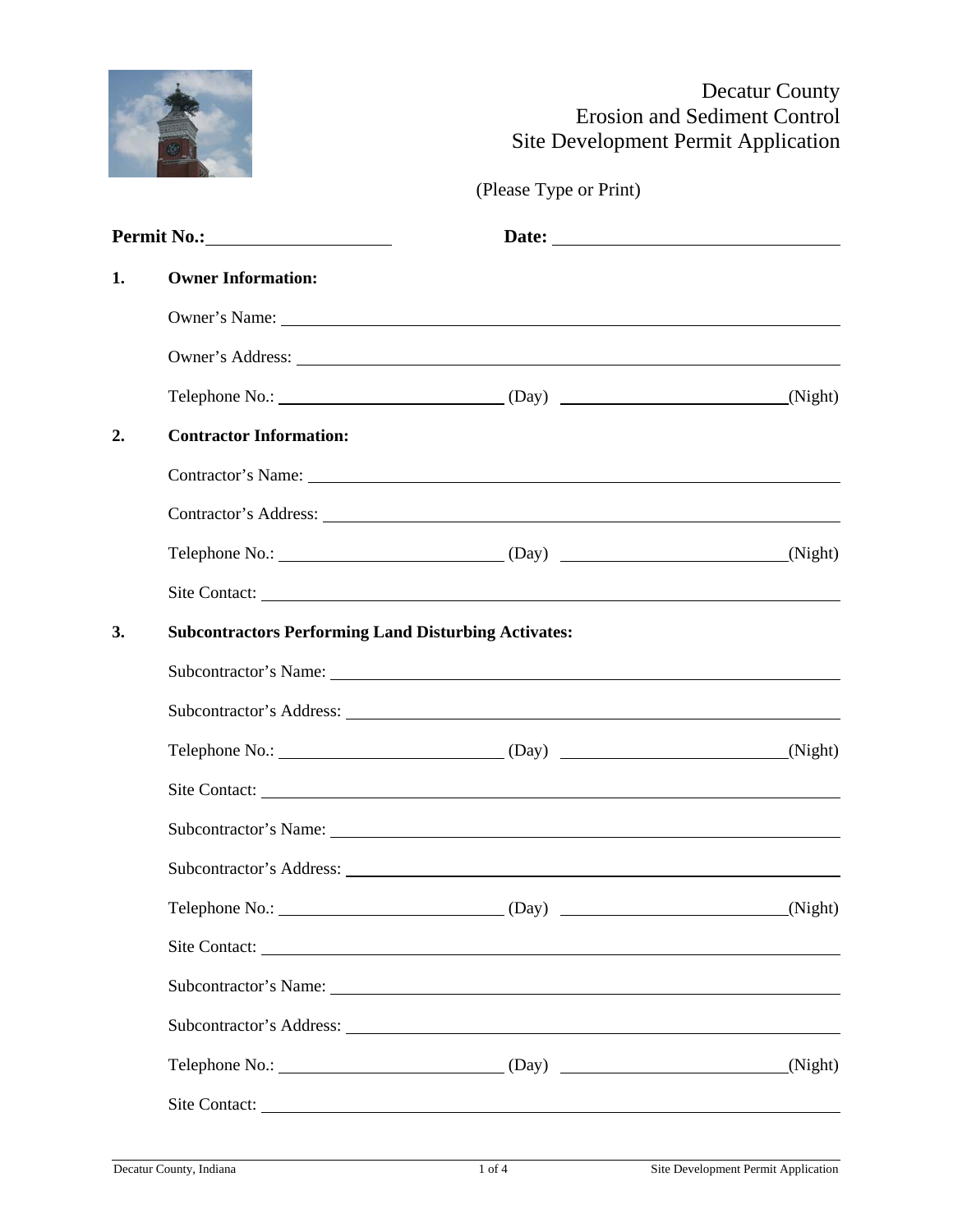### **4. Project/Site Information**

| Lot No.: $\qquad \qquad$                                                               |                                                                                                                      |  |  |  |
|----------------------------------------------------------------------------------------|----------------------------------------------------------------------------------------------------------------------|--|--|--|
| Purpose of Activity (Type of Construction-Resident, Building, Road, Parking Lot, etc.) |                                                                                                                      |  |  |  |
|                                                                                        | ,我们也不会有什么。""我们的人,我们也不会有什么?""我们的人,我们也不会有什么?""我们的人,我们也不会有什么?""我们的人,我们也不会有什么?""我们的人                                     |  |  |  |
| review and comments.                                                                   | * If area is over 1 acre, plans shall be submitted to Decatur County U.S. Natural Resources Conservation Service for |  |  |  |
| <b>Estimated Costs:</b>                                                                |                                                                                                                      |  |  |  |
| control measures: \$                                                                   | Estimated Costs for the construction and maintenance of the proposed erosion and sediment                            |  |  |  |
|                                                                                        | <b>Erosion and Sediment Control Plan:</b>                                                                            |  |  |  |
|                                                                                        |                                                                                                                      |  |  |  |
|                                                                                        | Erosion and Sediment Control Plan must accompany this application.                                                   |  |  |  |

Please estimate the construction start date and duration for the following construction activities:

| <b>CONSTRUCTION ACTIVITY</b>                   | <b>START DATE</b> | <b>DURATION</b> (days) |
|------------------------------------------------|-------------------|------------------------|
| Stripping and clearing site                    |                   |                        |
| Installation of temporary erosion and sediment |                   |                        |
| control measures                               |                   |                        |
| <b>Rough Grading</b>                           |                   |                        |
| Construction of utilities                      |                   |                        |
| Building and infrastructure construction       |                   |                        |
| Final grading                                  |                   |                        |
| Establishment of permanent vegetation          |                   |                        |
| Landscaping                                    |                   |                        |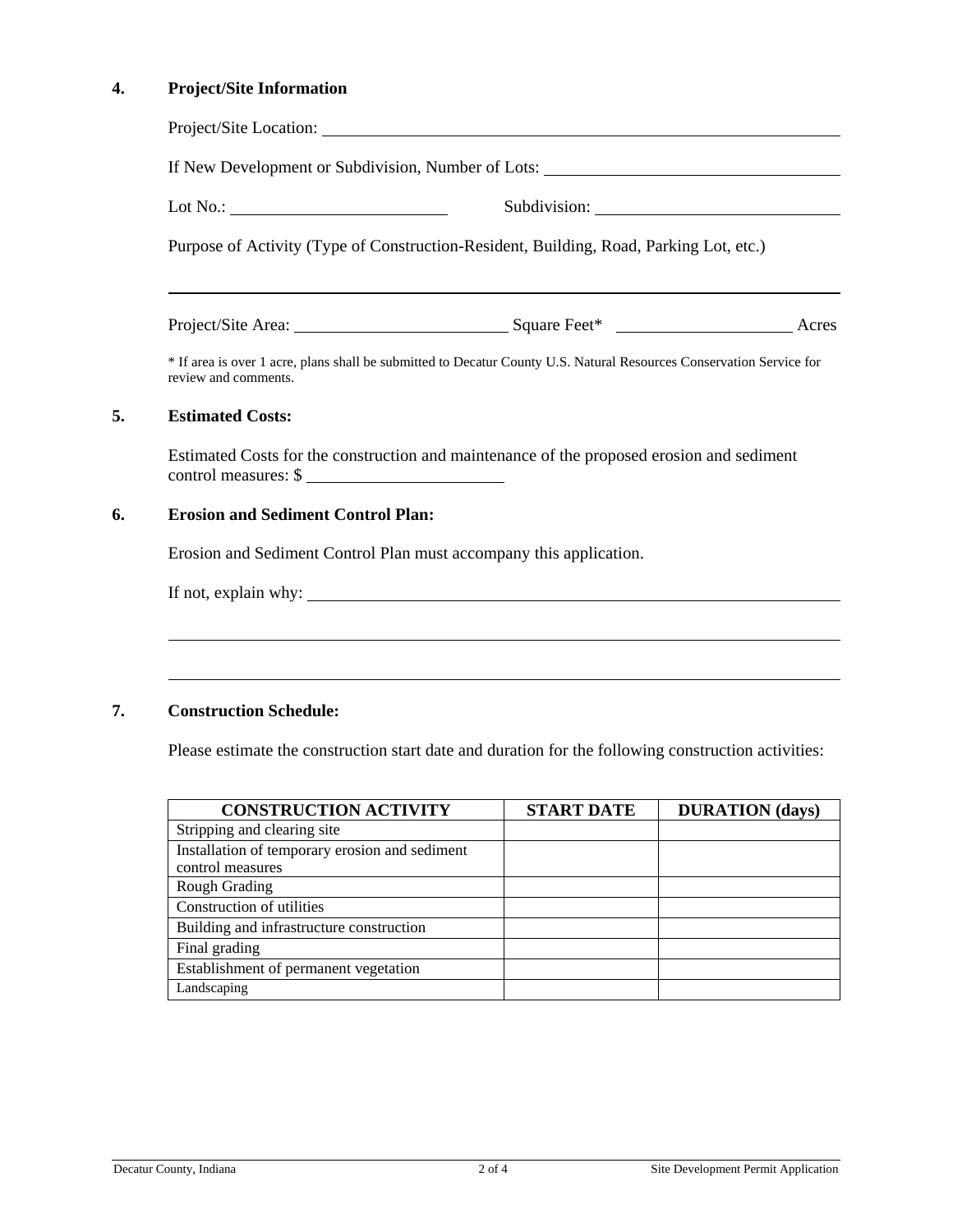#### **8. Fees:**

The following is the fee schedule and rates associated with Decatur County Erosion and Sediment Control Permit and Inspection Program:

| <b>Type of Construction</b>                | Site Development Permit &<br><b>Erosion and Sediment</b><br><b>Control Plan Review</b> | <b>Site Inspection Fee</b>   |  |
|--------------------------------------------|----------------------------------------------------------------------------------------|------------------------------|--|
| 1 or 2 Family Dwelling                     | \$20                                                                                   | \$80                         |  |
| <b>Residential Subdivision Development</b> | $$50 - 5$ acres or less                                                                | $$80 - 5$ acres or less      |  |
|                                            | \$10/acre greater than 5 acres                                                         | \$10/acre great than 5 acres |  |
| Room Additions/Detached                    | \$20                                                                                   | \$80                         |  |
| <b>Buildings/Manufactured Homes</b>        |                                                                                        |                              |  |
| Accessory Buildings/Decks Over 150         |                                                                                        |                              |  |
| sq.ft. Residential Use                     |                                                                                        |                              |  |
| Commercial Building/Hotel/Motel            | \$50                                                                                   | \$100                        |  |
| Industrial Building/Warehouse/             |                                                                                        |                              |  |
| Institutional/Education/Religious/         |                                                                                        |                              |  |
| <b>Apartments/Office Building</b>          |                                                                                        |                              |  |
| Additions to any of above                  |                                                                                        |                              |  |
| Business Parks/Commercial and              | $$50 - 5$ acres or less                                                                | $$80 - 5$ acres or less      |  |
| Industrial Developments                    | \$10/acre greater than 5 acres                                                         | \$10/acre great than 5 acres |  |
| In Ground Swimming Pool                    | \$20                                                                                   | \$80                         |  |

#### **TOTAL FEE FOR THIS APPLICATION** \$

#### **Any site failing to pass initial inspection shall be charged an additional inspection fee equal to the amount initially charged on the permit for each additional inspection.**

*This application must be signed by the property owner if an individual. If owned by a company or corporation, this application must be signed by an officer, director, partner, attorney-in-fact, or other person with authority to execute instruments for the corporation or company. If someone other than the owner is financially responsible, their signature is also required below.* 

Print or Type Name of Individual

Name of Company or Corporation Additional Financially Responsible Party (if applicable)

Authorized Signature

Title